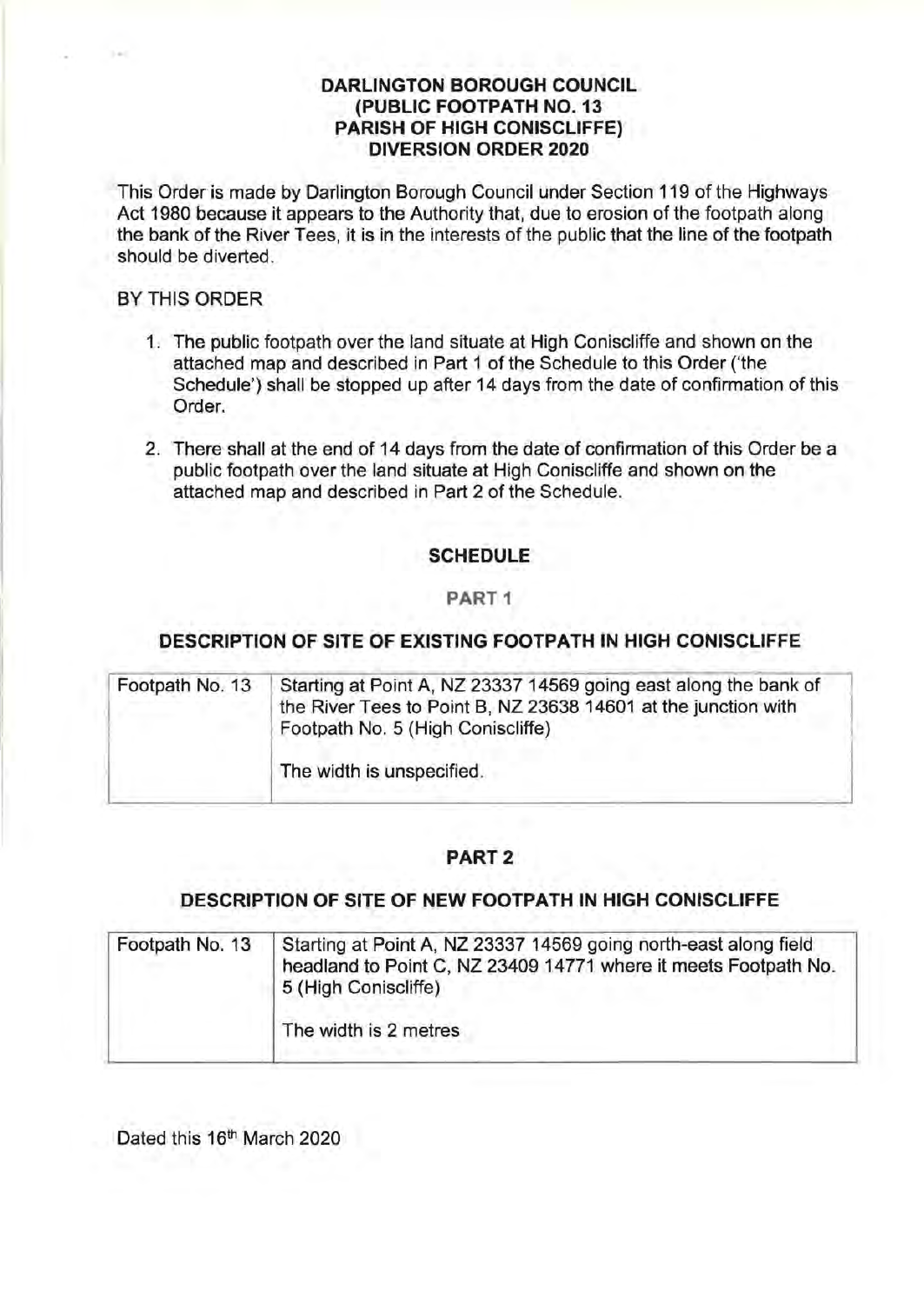The COMMON SEAL of DARLINGTON BOROUGH COUNCIL was hereto affixed in the presence of:-

Authorised Signatory

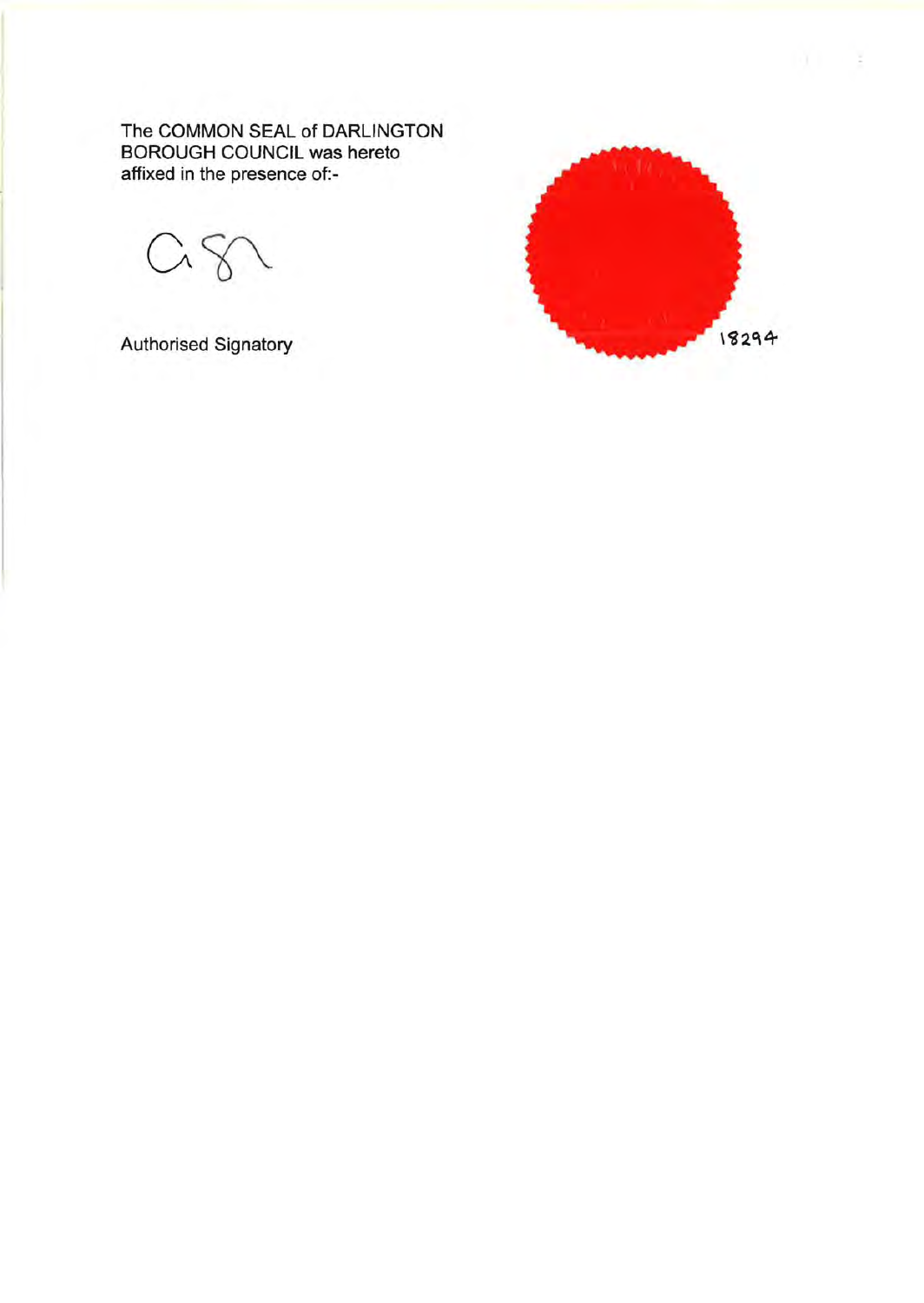

Highways Act 1980 Section 119 **DARLINGTON Public Footpath Diversion Order Inc. 13 - High Coniscliffe** 



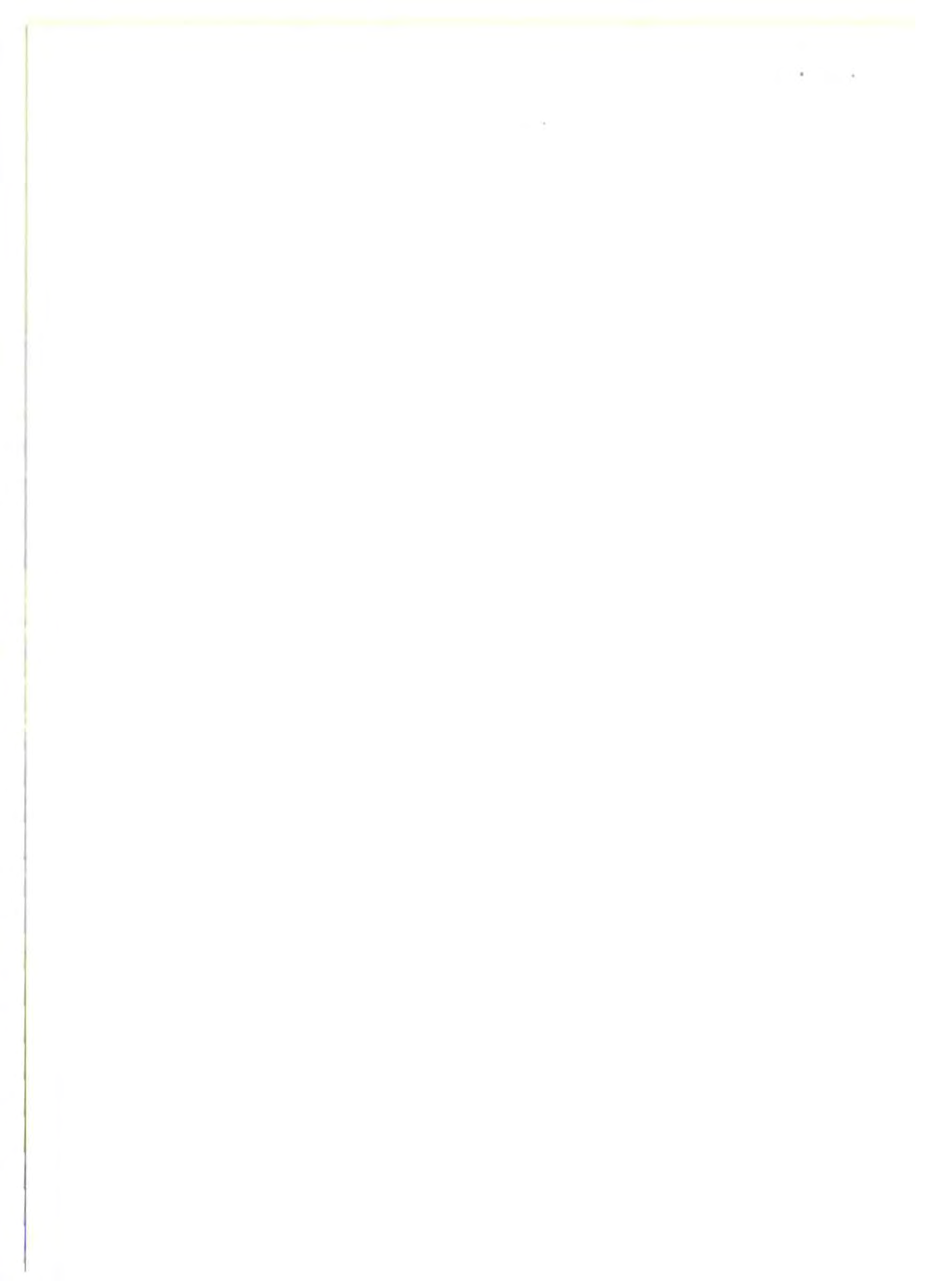This Order is hereby confirmed this 24<sup>th</sup> June 2021

The COMMON SEAL of DARLINGTON BOROUGH COUNCIL was hereto affixed in the presence of:  $\alpha$ Authorised Signatory

 $18672$